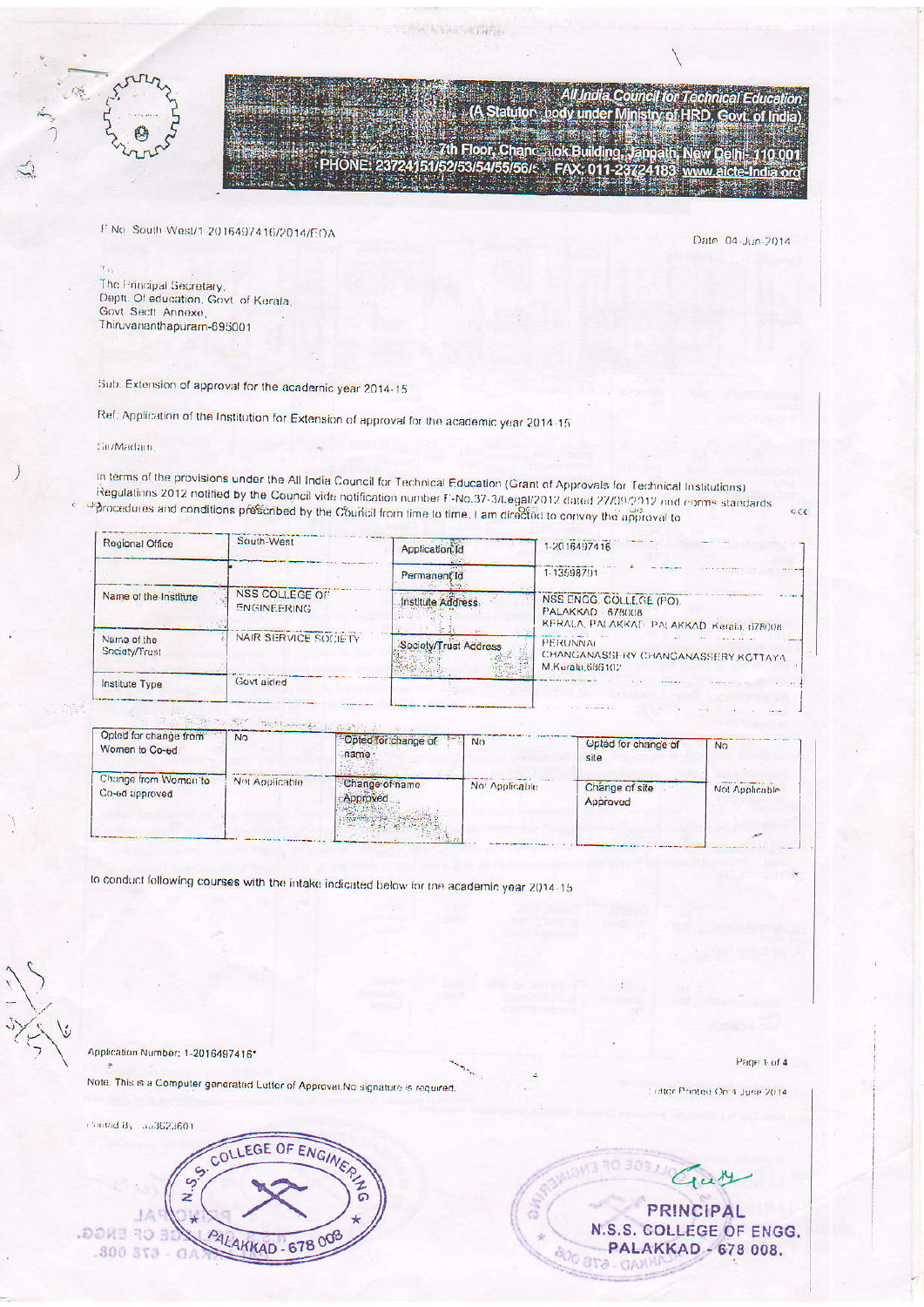|                                                                            |                                   |                                     |                                                                    |                            | <b>All India Council for Technal</b><br>(A Statutor: cody under Ministry of HRD, Go |                    |                               |                           |                                                                              |                                          |  |
|----------------------------------------------------------------------------|-----------------------------------|-------------------------------------|--------------------------------------------------------------------|----------------------------|-------------------------------------------------------------------------------------|--------------------|-------------------------------|---------------------------|------------------------------------------------------------------------------|------------------------------------------|--|
|                                                                            |                                   |                                     | PHONE: 23724151/52/53/54/55/56/:                                   | .7th Floor, Chand          |                                                                                     |                    |                               |                           | ok Building, Janpath, New Delhi-110<br>FAX: 011-23724183 www.alcte-India.org |                                          |  |
| Application Id: 1-2016497416<br><b>Shift</b><br>Program                    |                                   | Course<br>travel                    |                                                                    | $\mathcal{L}(\mathbf{r})$  | <b>Affiliating Body</b>                                                             | ke:2013-14<br>lnia | ntake Approved for<br>S<br>18 | NRI Approval status<br>No | PIO Approval status<br><b>No</b>                                             | Foreign Coilaboration<br>Approval status |  |
| 1st<br><b>ENGINEERING</b><br><b>AND</b><br><b>TECHNOLOGY</b>               | Shift                             | POST<br><b>GRADUA</b><br><b>TE</b>  | <b>COMMUNICATION</b><br><b>S ENGINEERING</b>                       | FULL.<br><b>TIME</b>       | Calicut<br>University.<br>Calicut                                                   | 18                 |                               |                           |                                                                              | N                                        |  |
| ENGINEERING<br><b>AND</b><br><b>TECHNOLOGY</b>                             | 1st<br>Shift                      | POST<br><b>AUGASE</b><br><b>TE</b>  | <b>COMPUTER</b><br><b>INTEGRATED</b><br><b>MANUFACTURING</b>       | FULL.<br>TIME              | Calicut<br>University,<br>Calicut                                                   | 18                 | 18                            | No.                       | No.                                                                          | N                                        |  |
| <b>ENGINEERING</b><br><b>AND</b><br>$\pm$                                  | 0.002<br>1st<br>Shift             | <b>POST</b><br><b>GRADUA</b><br>TE  | OC.<br><b>COMPUTER</b><br><b>SCIENCE AND</b><br><b>ENGINEERING</b> | <b>FULL</b><br><b>TIME</b> | ು<br>Calicut<br>University.<br>Calicut                                              | 18                 | 18                            | No.                       | No.                                                                          | N                                        |  |
| <b>TECHNOLOGY</b><br><b>ENGINEERING</b><br><b>ANU</b><br><b>TECHNOLOGY</b> | 1st<br>Shift                      | POST<br><b>GRADUA</b><br>TE         | <b>INSTRUMENTATIO</b><br>N AND CONTROL<br>ENGINEERING              | FULL <sub></sub><br>TIME   | Calicut<br>University.<br>Calicut                                                   | 18                 | 18                            | No.                       | No.                                                                          |                                          |  |
| <b>ENGINEERING</b><br><b>AND</b><br>TECHNOLOGY                             | 1st<br>Shift                      | POST<br><b>GRADUA</b><br><b>TE</b>  | <b>POWER</b><br><b>ELECTRONICS</b>                                 | FULL.<br>TIME              | Calicut<br>University<br>Calicut                                                    | 18                 | 18                            | No.                       | No.                                                                          | N                                        |  |
| ENGINEERING<br><b>AND</b><br><b>TECHNOLOGY</b>                             | 151<br>Shift                      | POST<br><b>GRADUA</b><br>TE.        | <b>STRUCTURAL</b><br>ENGINEERING                                   | FULL.<br>TIME              | Calicul<br>University.<br>Calicut                                                   | 18                 | 18                            | N()                       | No.                                                                          | N                                        |  |
| <b>ENGINEERING</b><br><b>AND</b><br><b>TECHNOLOGY</b>                      | 1st<br>Shift                      | UNDER<br>GRADUA<br><b>TE</b>        | CIVIL.<br><b>ENGINEERING</b>                                       | <b>FULL</b><br><b>TIME</b> | Calicut<br>University.<br>Calicut                                                   | 90                 | 120                           | NO <sub>1</sub>           | No                                                                           | $\mathbb{N}$                             |  |
| ENGINEERING<br><b>AND</b><br>TECHNOLOGY                                    | 1st<br>Shift                      | UNDER<br><b>GRADUA</b><br>TE.       | <b>COMPUTER</b><br><b>SCIENCE AND</b><br><b>ENGINEERING</b>        | <b>FULL</b><br>TIME        | Calicut<br>University.<br>Calicut                                                   | 60                 | 60                            | No.                       | No.                                                                          | N                                        |  |
| <b>ENGINEERING</b><br><b>AND</b>                                           | 1st<br>Shift<br><b>TECHNOLOGY</b> | <b>UNDER</b><br>GRADUA<br><b>TE</b> | <b>ELECTRICAL AND</b><br><b>ELECTRONICS</b><br><b>ENGINEERING</b>  | FULL.<br><b>TIME</b>       | Calicut<br>University.<br>Calicut                                                   | 90                 | 120                           | Nω                        | No                                                                           | Z                                        |  |

Application Number: 1-2016497416\*

Note: This is a Computer generated Letter of Approval.No signature is required.

COLLEGE OF ENGINERS Printed By 1 ae3623604 J.S.S.  $\overline{z}$ **PENSS.** ᆽ ANLAKKAD - 678 008  $.800B$ Wi

Gary PRINCIPAL **ODD BTO N.S.S. COLLEGE OF ENGG. PALAKKAD - 678 008.** 

OLLEGE OF ENGINER

am.

Letter Printed On:4 June 2014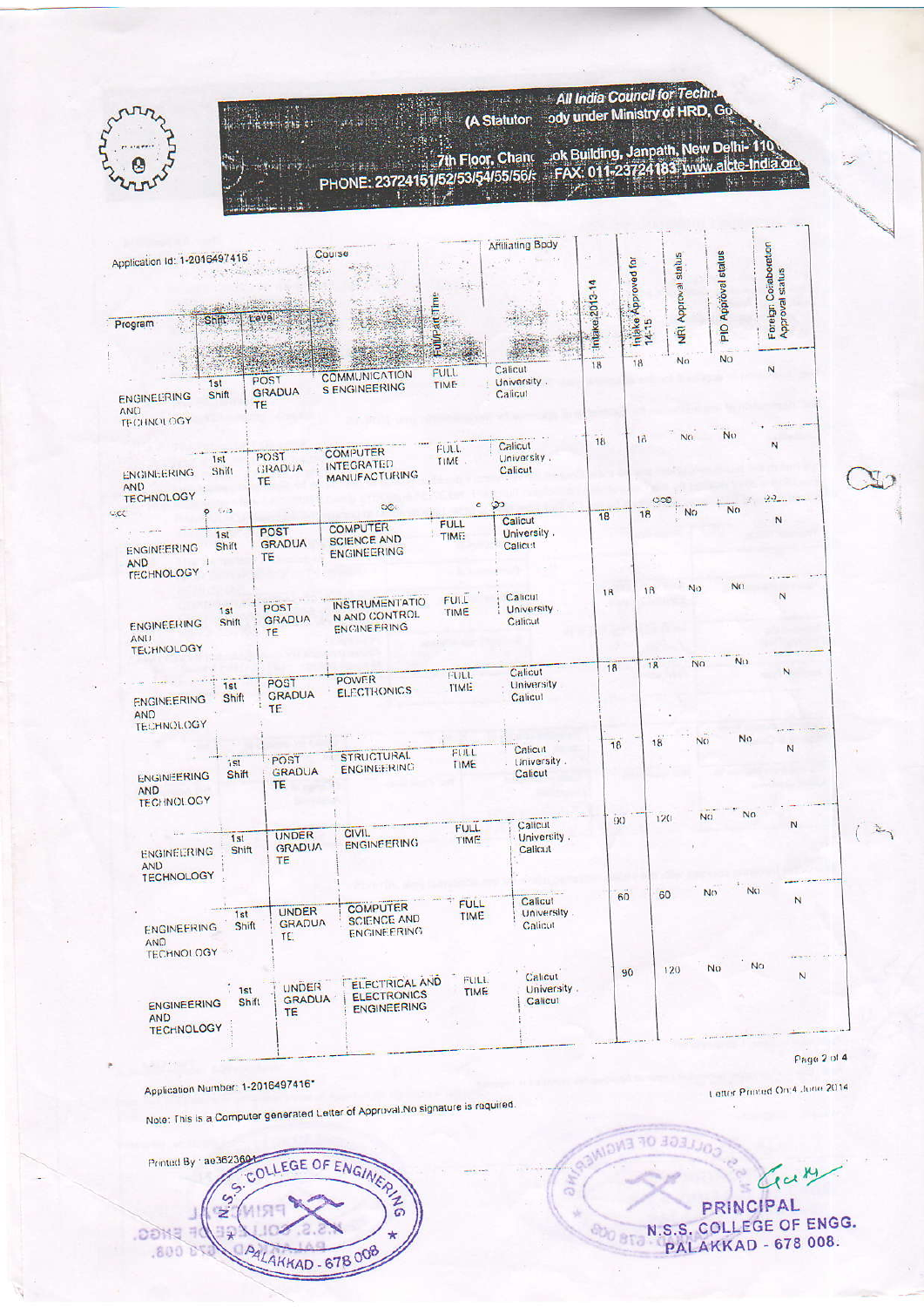

**AND** 

**TECHNOLOGY** 

|                                                |              |                                      | PHONE: 23724151/52/53/54/55/56/f FAX: 011-23724183 www.aicte-India.org |                                  | 7th Floor, Chand Jok Building, Janpath, New Delhi-110 001 |    |                    |                 |                                                     |                        |                                          |
|------------------------------------------------|--------------|--------------------------------------|------------------------------------------------------------------------|----------------------------------|-----------------------------------------------------------|----|--------------------|-----------------|-----------------------------------------------------|------------------------|------------------------------------------|
| Application Id: 1-2016497416                   |              |                                      | Course                                                                 |                                  | Affiliating Body                                          |    |                    | Approved for    | status                                              | <b>Approval status</b> |                                          |
| Program                                        | Shift        | Level                                |                                                                        | FullPar                          |                                                           |    | 2013-14<br>intake: | Intake<br>14-15 | Approval<br>$\frac{\tilde{\mathbf{p}}}{\mathbf{z}}$ | PIO                    | Foreign Collaboration<br>Approval status |
| ENGINEERING<br><b>AND</b><br><b>TECHNOLOGY</b> | 1st<br>Shift | <b>UNDER</b><br><b>GRADUA</b><br>TE. | <b>ELECTRONICS &amp;</b><br>COMMUNICATION<br><b>ENGG</b>               | FULL.<br>TIME.                   | Calicut<br>University.<br>Calicut.                        |    | $90 -$             | $90^{\circ}$    | N <sub>O</sub>                                      | N <sub>0</sub>         | N                                        |
| <b>ENGINEERING</b><br>AND<br><b>TECHNOLOGY</b> | 1st<br>Shift | <b>UNDER</b><br><b>GRADUA</b><br>TE. | <b>INSTRUMENTATIO</b><br>N AND CONTROL<br><b>ENGINEERING</b>           | FULL<br><b>TIME</b>              | Calicut<br>University.<br>Calicut                         |    | 60                 | 60              | <b>No</b>                                           | No                     | N                                        |
| OOC<br><b>ENGINEERING</b><br><b>AAID</b>       | 1st<br>Shift | <b>UNDER</b><br><b>GRADUA</b><br>TF  | <b>MECHANICAL</b><br><b>ENGINEERING</b>                                | $\overline{OC}$<br>FULL.<br>TIME | Calicut<br>University.<br>Calicut                         | 55 | 90                 | 120             | N <sub>O</sub>                                      | GC23<br>No.            | N                                        |

Validity of the course details may be verified at www.aicte-india.org>departments>approvals

The above mentioned approval is subject to the condition that NSS COLLEGE OF ENGINEERING shall follow and adhere to the Regulations, guidelines and directions issued by AICTE from time to time and the undertaking / affidavit given by the institution along with the application submitted by the institution on portal and subsequently upload and update the student/ faculty/ other data on portal as per the time schedule which will be intimated by AICTE.

## - Apartment of the second company of the first

In case of any differences in content in this Computer generated Extension of Approval Letter, the content/information as approved by the Executive Council / General Council as available on the record of AICTE shall be final and binding.

Strict compliance of Anti-Ragging Regulation: Approval is subject to strict compliance of provisions made in AICTE Regulation notified vide F. No. 37-3/Legal/AICTE/2009 dated July 1, 2009 for Prevention and Prohibition of Ragging in Technical Institutions. In case Institution fails to take adequate steps to Prevent Ragging or fails to act in accordance with AICTE Regulation or fails to punish perpetrators or incidents of Ragging, it will be liable to take any action as defined under clause 9(4) of the said Regulation

> (Dr. Kuncheria P. Isaac) Member Secretary, AICTE

 $\mathcal{L}_{\mathcal{L}_{\mathcal{L}}}$ 

All India Council for Technical Education ody under Ministry of HRD, Govt, of India)

Application Number: 1-2016497416\*

Note: This is a Computer generated Letter of Approval. No signature is required.

| ae3623601<br>Printed By | COLLEGE OF ENGIN       |
|-------------------------|------------------------|
|                         |                        |
| $\mathbb{R}$<br>59.WE   |                        |
| .800 BTA                | <b>AKKAD - 678 008</b> |
|                         |                        |

Page 3 of 4

Letter Printed On:4 June 2014

Guy **PRINCIPAL** N.S.S. COLLEGE OF ENGG. ľä **PALAKKAD - 678 008.**